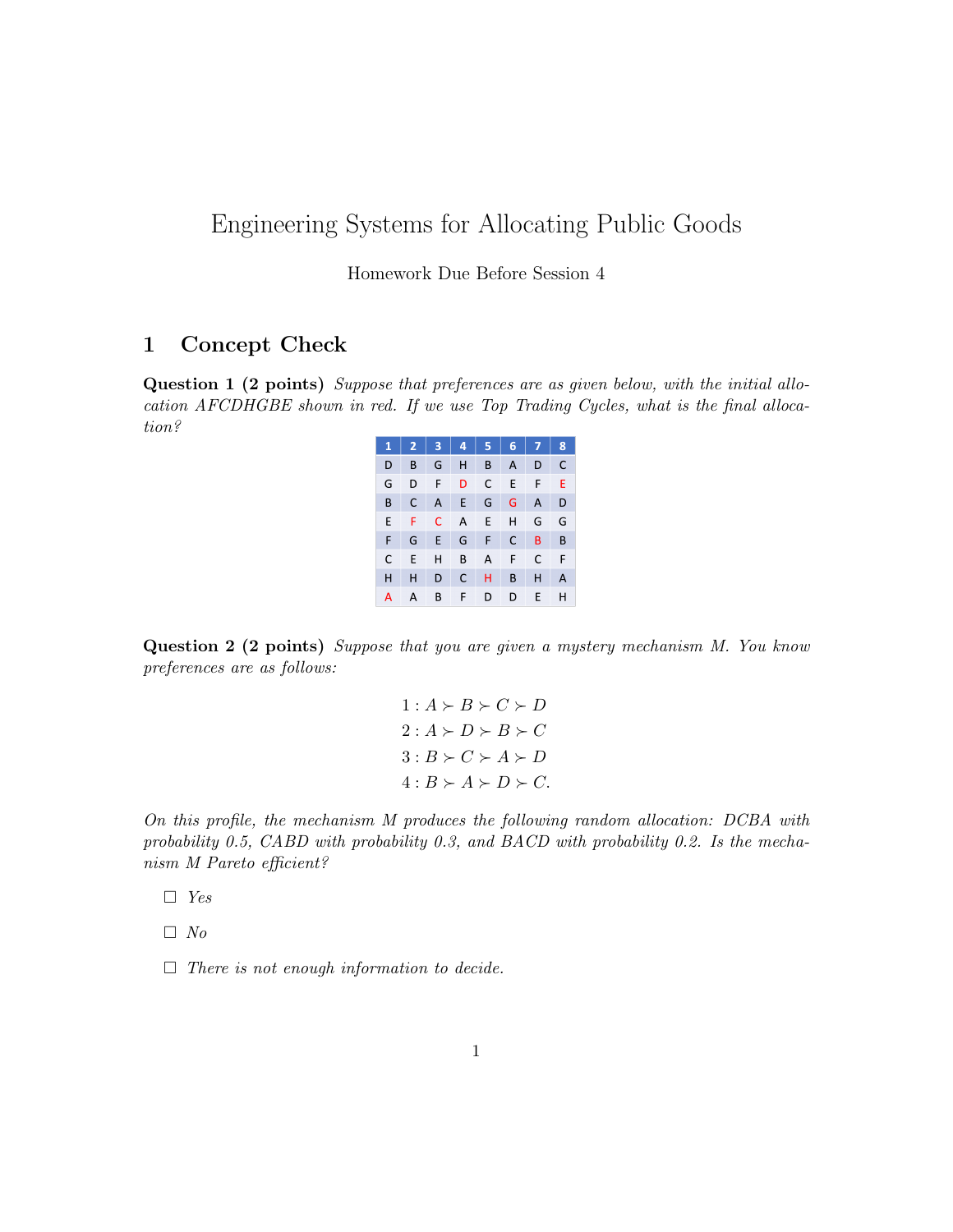Question 3 (2 points) Consider the mechanism M from the previous question. Suppose that in addition, you are promised that this mechanism is symmetric.

When preferences are as given below, what is the probability that the mechanism produces allocation CBAD? (Hint: compare this preference profile to the original.)

> $1: A \succ B \succ C \succ D$  $2: B \succ C \succ A \succ D$  $3: A \succ D \succ B \succ C$  $4: B \succ A \succ D \succ C$ .

- $\Box$  0.5
- $\Box$  0.3
- $\Box$  0.2
- $\Box$  0

 $\Box$  There is not enough information to know.

Question 4 (2 points) Consider the mechanism M from the previous questions. Suppose that you also know that this mechanism is strategy proof (truthful).

When preferences are as given below, what is the probability that the mechanism produces allocation ABCD? (Hint: compare this preference profile to the original.)

> $1: D \succ A \succ B \succ C$  $2: A \succ D \succ B \succ C$  $3: B \succ C \succ A \succ D$  $4: B \succ A \succ D \succ C$ .

- $\Box$  0.5
- $\Box$  0.3
- $\Box$  0.2
- $\Box$  0

 $\Box$  There is not enough information to know.

Question 5 (2 points) Name (at least) two things that you hope to remember from this first unit.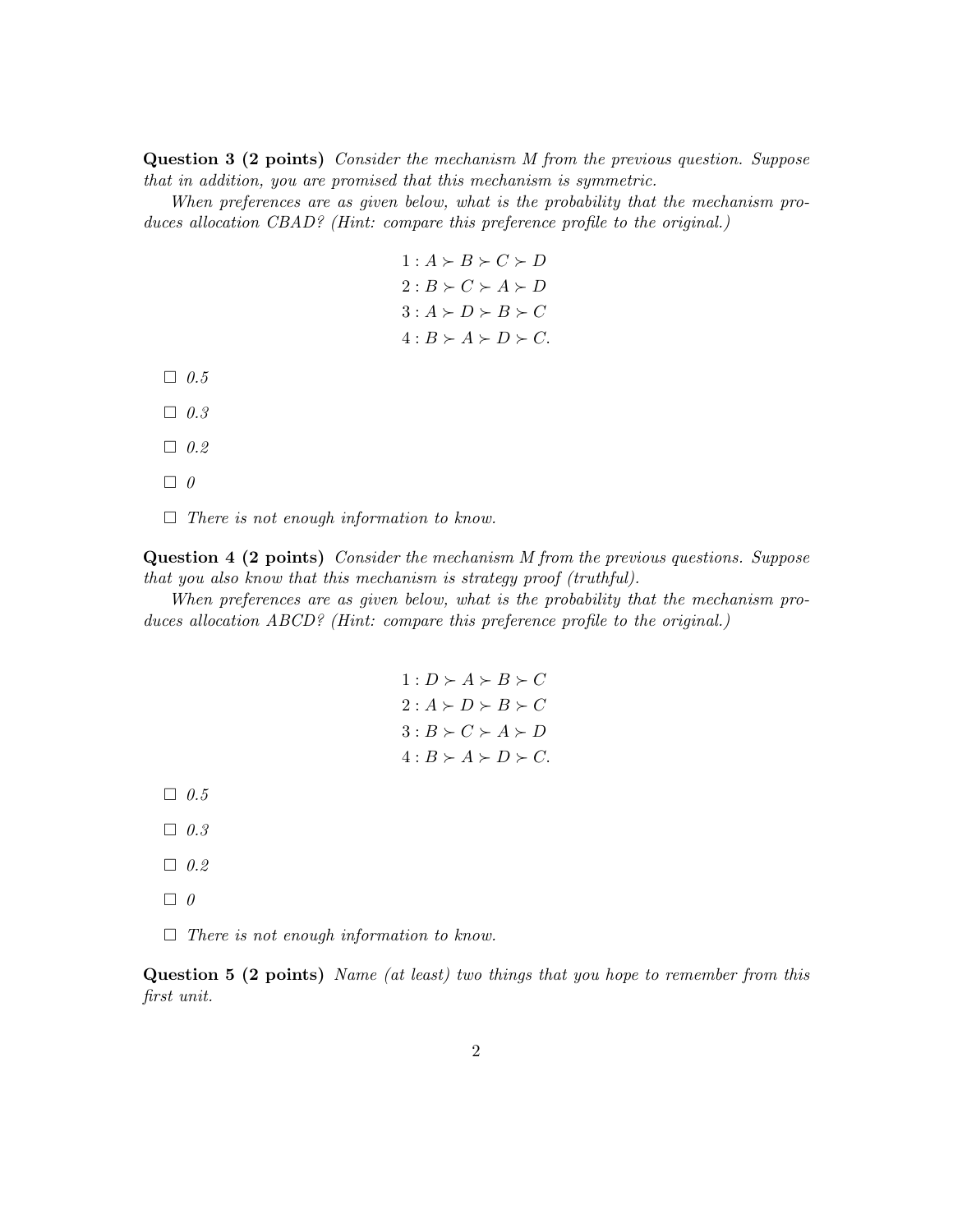## Reflection and Critical Thinking

So far, we have considered settings where no agent has claim to any object, and settings where every agent claims some object. This homework will explore a setting where some agents have an initial claim to objects, and others do not.

Specifically, we will be talking about the allocation of graduate student housing on the Stanford campus. Each year, some new students arrive, and some returning students continue to need housing. When I attended, the mechanism to allocate housing was roughly as follows.

1. Each returning student is asked whether they wish to stay in their current apartment, or give up their current apartment and enter the housing draw. Students who ask to stay in their current apartment are granted their wish. The remaining students are entered into the housing draw, and their former apartments are made available (along with any apartments vacated by graduating students).

2. Students in the draw (that is, new students and returning students who decided to give up their apartment) are asked to rank available apartments. They are placed in increasing order of seniority (so new students come first, followed by second-year students, followed by third-year students...), with a lottery to break ties. Serial dictatorship is applied in this order.

Question 6 (1 point) Note that new students are simply asked to rank apartments. Is this mechanism truthful for new students?

- $\Box$  Yes
- $\Box$  No
- $\Box$  There is not enough information to know.
- $\Box$  I am not sure.

Question 7 (2 points) Returning students are first asked whether they want to keep their current housing, and only asked for their preferences if they answer 'no.' How do you think returning students will behave in this mechanism? Does you answer depend on factors such as the number of students, number of apartments, or the desirability of different apartments? If so, explain.

Question 8 (2 points) Do you think that the Stanford mechanism will result in a Pareto efficient allocation? Why or why not?

Question 9 (1 point) Consider the following modification to the Stanford mechanism.

In step 1, returning students are asked whether they would like to retain their claim to their current apartment, similar to before.